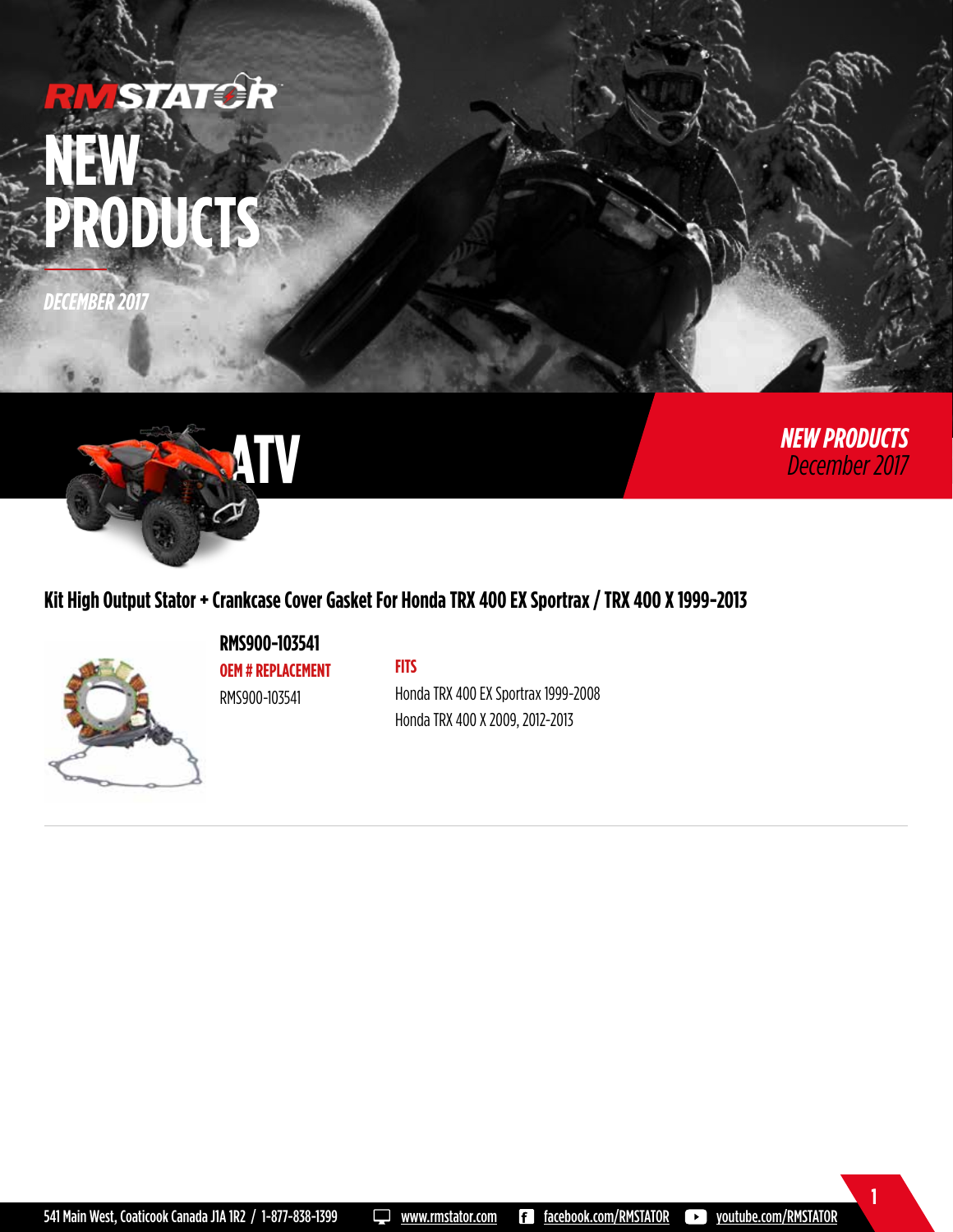

## **Stator For Arctic Cat Mountain Cat 600 VEV Carb / ZR 600 VEV Carb 2001**



**RM01470 OEM # REPLACEMENT**

3005-666

**FITS** Arctic Cat Mountain Cat 600 Carb L/C 2001 Arctic Cat ZR 600 Carb L/C 2001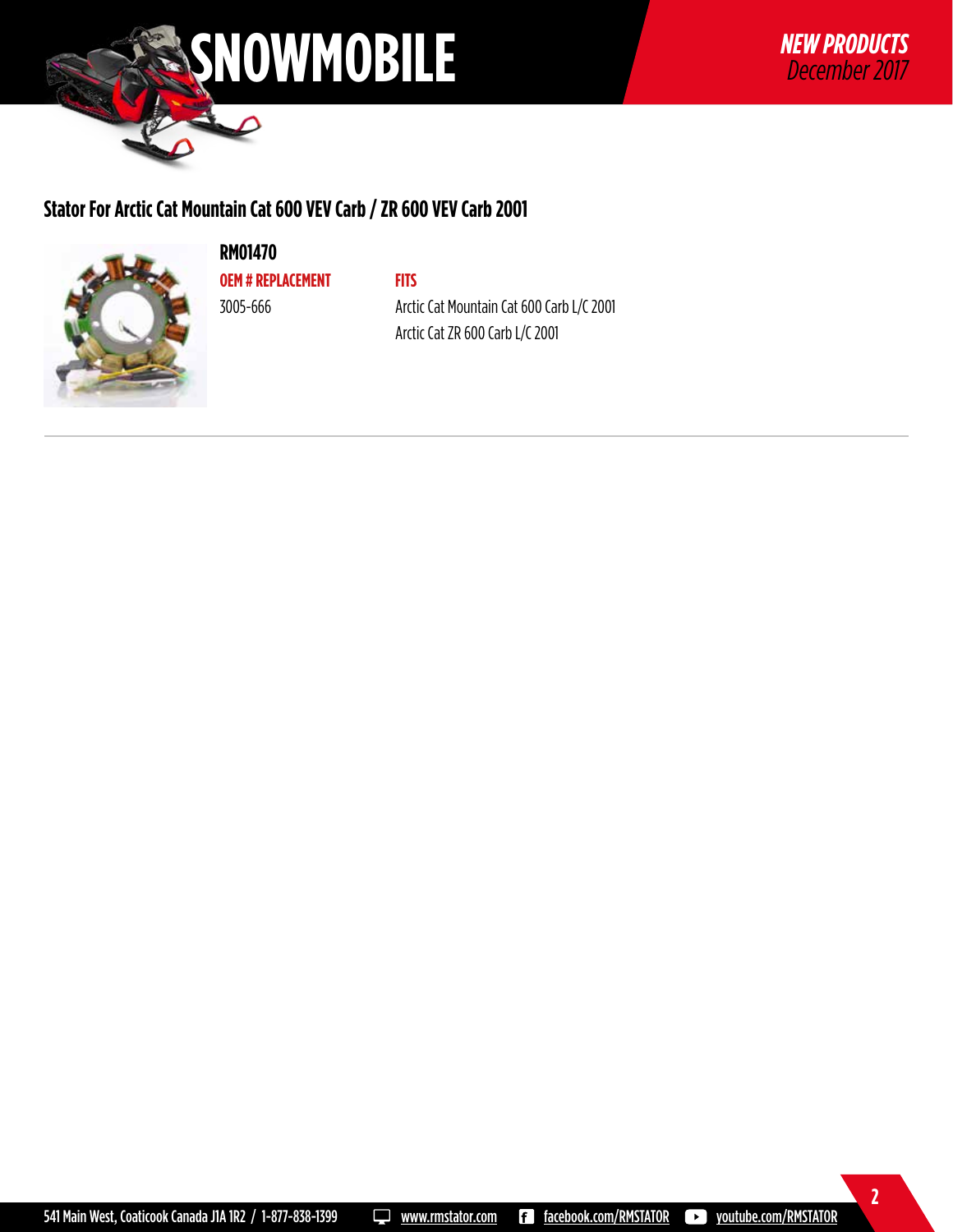

#### **Kit High Output Stator + Crankcase Cover Gasket For Honda XR 400 R 1996-2004**



**RMS900-103542 OEM # REPLACEMENT** RMS900-103542

**FITS** Honda XR 400 R 1996-2004

### **Voltage Regulator Rectifier For Yamaha WR 250 F WR 450 F 2007-2013**



**RM30330**

**OEM # REPLACEMENT** 5UM-81960-E0-00

Yamaha WR 250 F 2007-2009, 2011-2013 Yamaha WR 450 F 2007-2009, 2011

# **AC/DC Voltage Regulator Rectifier For Yamaha XV Virago 500 750 920 Vision 550 R Radian 600 1981-1990**

**FITS**



#### **RMS020-101453 OEM # REPLACEMENT**

3LT-81960-00-00 4X7-81960-A0-00

#### **FITS**

Yamaha Virago 500 1983 Yamaha Virago 750 1981-1983 Yamaha Virago 920 1982-1983 Yamaha XZ 550 R Radian 1982-1983 Yamaha YX 600 1989-1990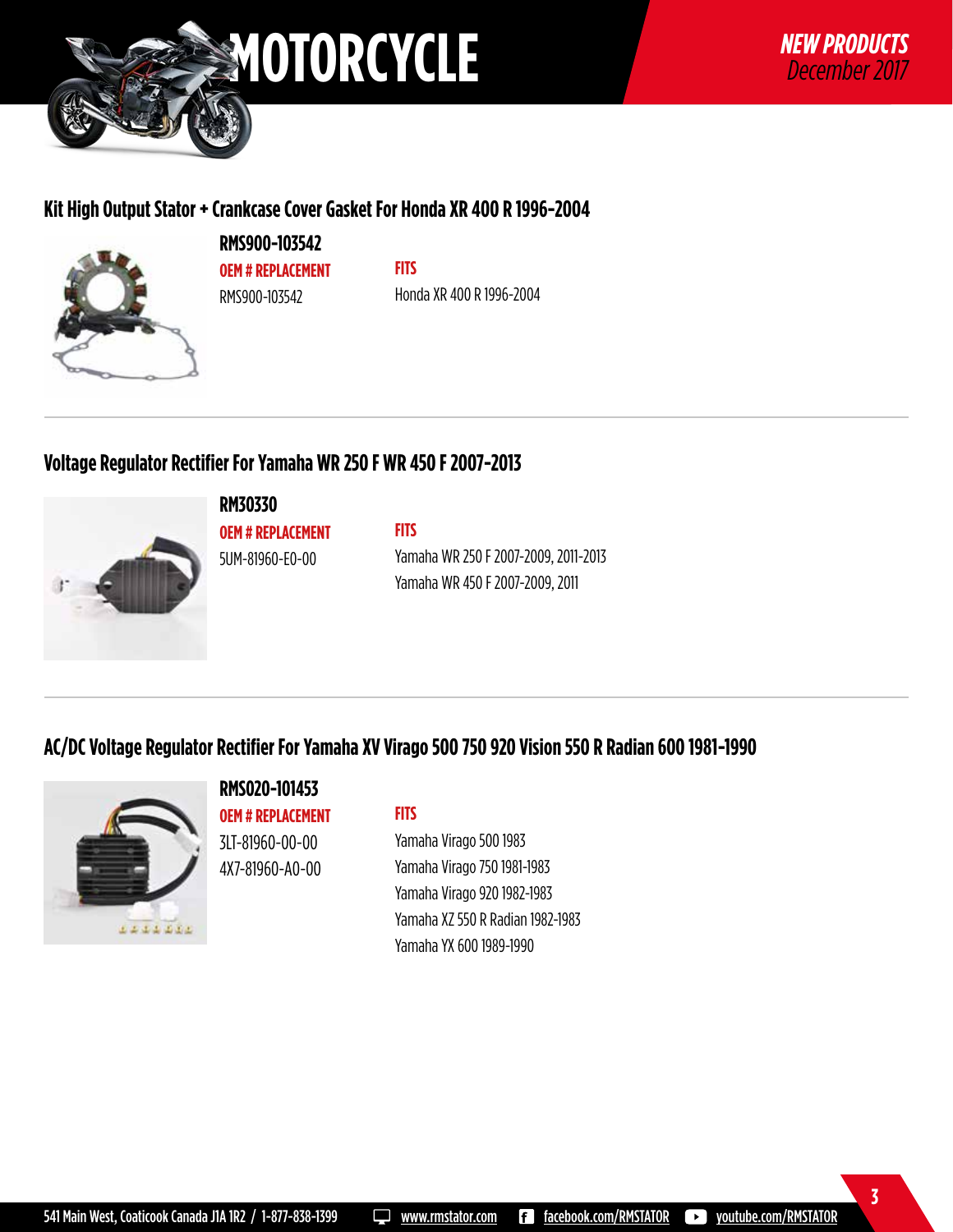

# **Voltage Regulator Rectifier For BMW F 650 CS GS / F 700 GS / F 800 GS GT R S ST / G 650 GS 1999-2017**



**RMS020-102300 OEM # REPLACEMENT** 61312346550

#### **FITS**

BMW F 650 CS 2001-2005 BMW F 650 GS 1999-2012 BMW F 700 GS 2011-2016 BMW F 800 GS 2007-2017 BMW F 800 GT 2012-2016 BMW F 800 R 2006-2017 BMW F 800 S 2005-2008 BMW F 800 ST 2005-2013 BMW G 650 GS 2008-2016

#### **Mosfet Voltage Regulator For Harley Davidson Sportster XL XLH 883 & 1200 1992 1993**



**RMS020-102584 OEM # REPLACEMENT** 74523-92 74523-92A

#### **FITS**

Harley Davidson Sportster 883 1992-1993 Harley Davidson Sportster 1200 1992-1993

# **Voltage Regulator Rectifier For Honda XRV 750 Africa Twin 1990 1991**



**RMS020-102607 OEM # REPLACEMENT**

31600-MV1-003

**FITS**

Honda XRV 750 Africa Twin 1990-1991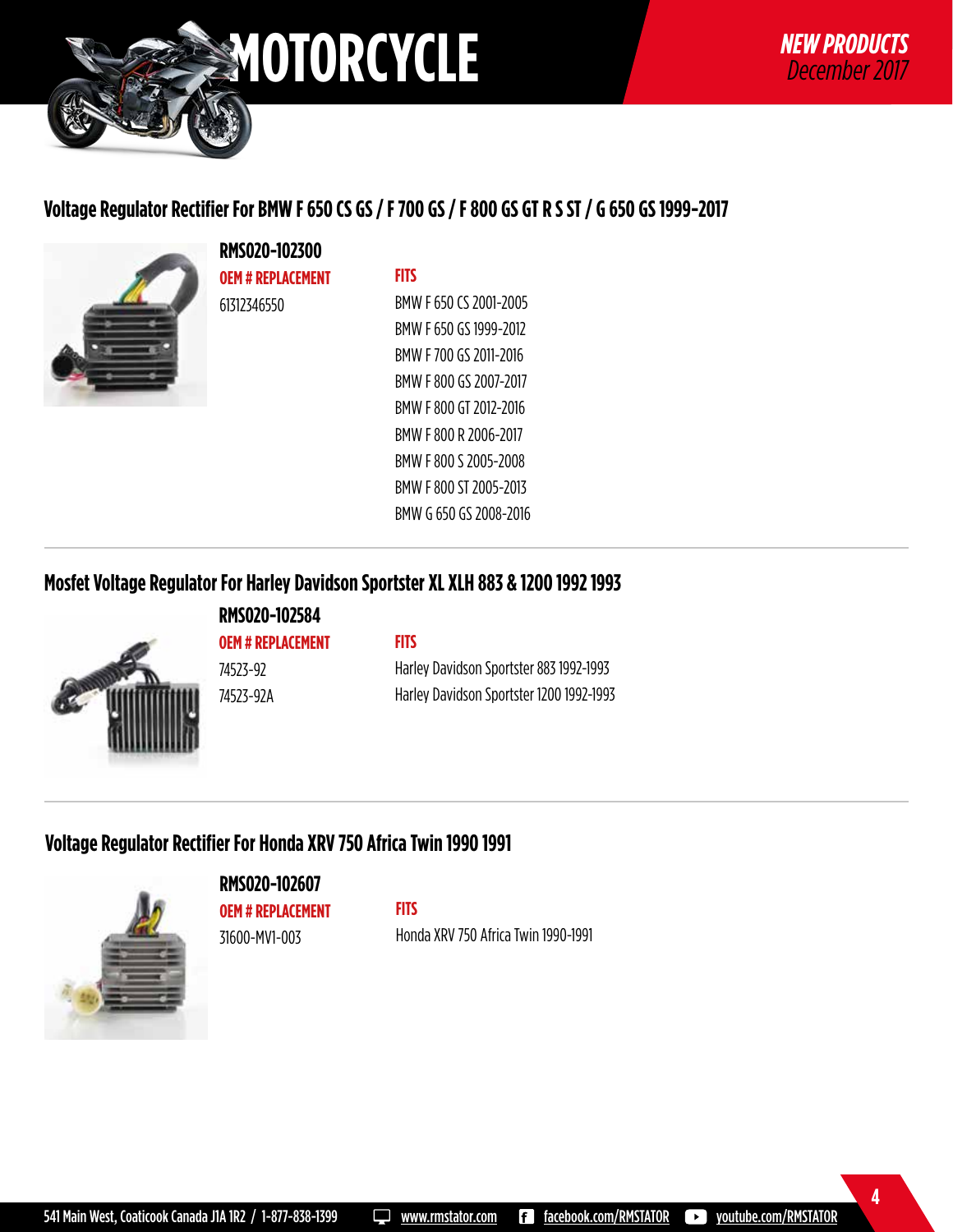

# **Voltage Regulator For Sym Shark 125 Euro MX 125 Jet Euro X 50 Jet Arrow 50 1999-2007**



**RMS020-102612 OEM # REPLACEMENT** 31600-M9Q-000

#### **FITS**

Sym Jet Arrow 50 2006 Sym Jet Euro X 50 2003-2007 Sym Euro MX 125 2002-2004 Sym Shark 125 1999-2002

#### **Voltage Regulator Rectifier For Kawasaki Ninja ZX-6R / ZZR 600 2000-2008**



**RMS020-102617 OEM # REPLACEMENT** 21066-1125

**FITS**

Kawasaki Ninja ZX-6R 2000-2002 Kawasaki ZZR 600 2005-2008

# **Voltage Regulator Rectifier For Honda CRF 250 R CRF 450 R 2013-2017**

31600-KRN-A71

 $1.1.1.1$ 

**RMS020-102958 OEM # REPLACEMENT**

#### **FITS**

Honda CRF 250 R 2013-2017 Honda CRF 450 R 2013-2016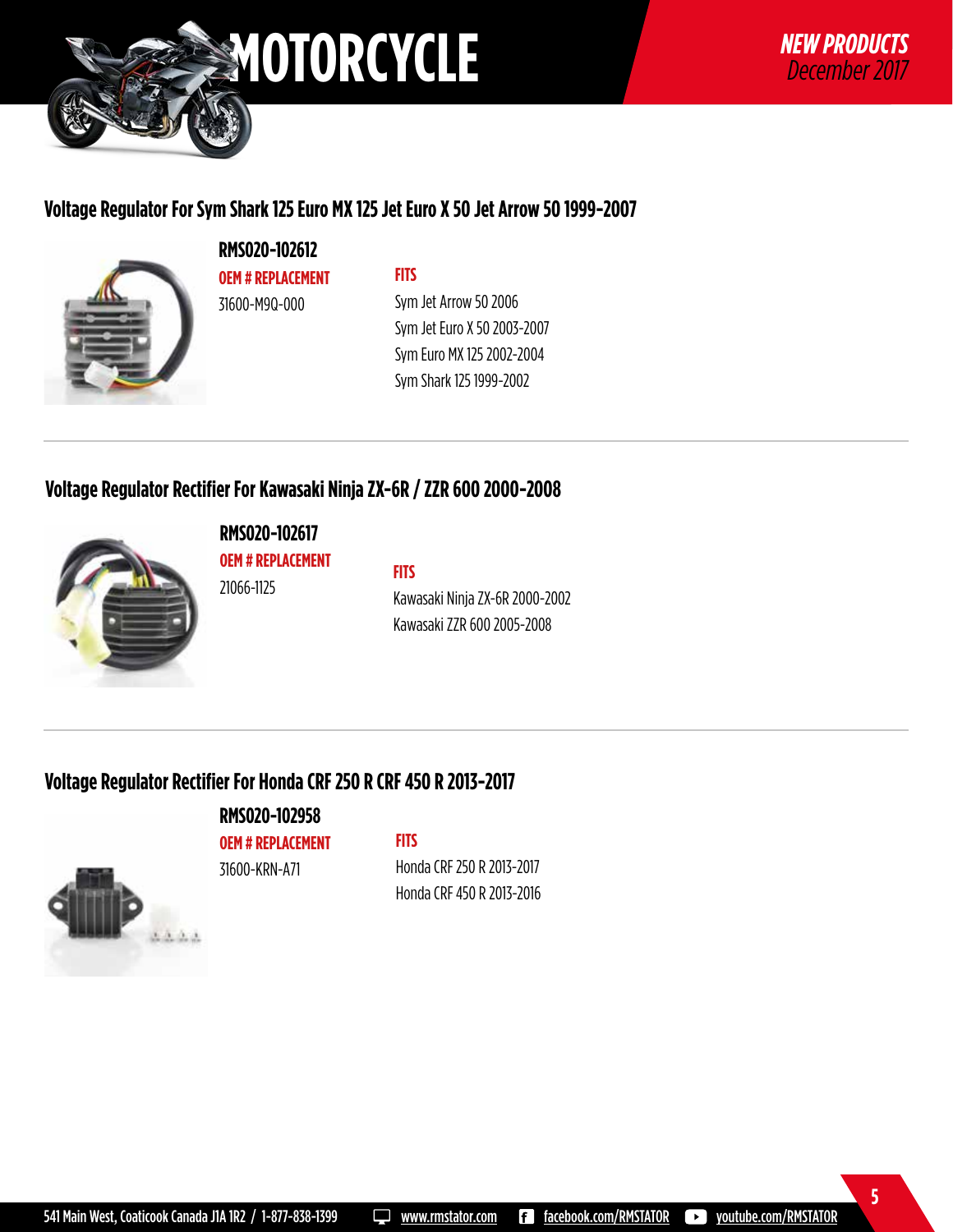

#### **Stator For Yamaha Waverunner FX1000 FX1100 VX1100 AR SR SX 210 230 2002-2015**



# **RMS010-101518 OEM # REPLACEMENT** 60E-81410-00-00 60E-81410-01-00

6D3-81410-00-00 6D3-81410-01-00 6D3-81410-02-00

#### **FITS**

Yamaha 212 2008-2010 Yamaha 232 Limited 2008-2009 Yamaha AR 210 2006-2015 Yamaha AR 230 2004-2009 Yamaha SR 210 1100 2006-2007 Yamaha SR 230 2003-2005 Yamaha SR 230 HO 2007 Yamaha SX 210 1100 2006-2015 Yamaha SX 230 2004-2009 Yamaha Waverunner FX 1000 2002-2008 Yamaha Waverunner FX 1100 2004-2008 Yamaha Waverunner VX 1100 2005-2015

### **Generator Stator For Sea-Doo Jet Boat Challenger PWC GTI GTX RXP RXT Sportster Speedster Wake 2002-2017**



#### **RMS010-101538**

**OEM # REPLACEMENT** 420889721 420889720 290889720

#### **FITS**

Sea-Doo Challenger 2005-2012 Sea-Doo GTI 2006-2014, 2017 Sea-Doo GTR 2012-2014, 2017 Sea-Doo GTS 2011-2013, 2017 Sea-Doo GTX 2002-2013, 2017 Sea-Doo Islandia 2006-2009 Sea-Doo RXP 2004-2012, 2017 Sea-Doo RXT 2005-2013, 2017 Sea-Doo SP 2011-2012 Sea-Doo Speedster 2004-2012 Sea-Doo Sportster 2003-2006 Sea-Doo Utopia 2006-2009 Sea-Doo Wake 2008-2013